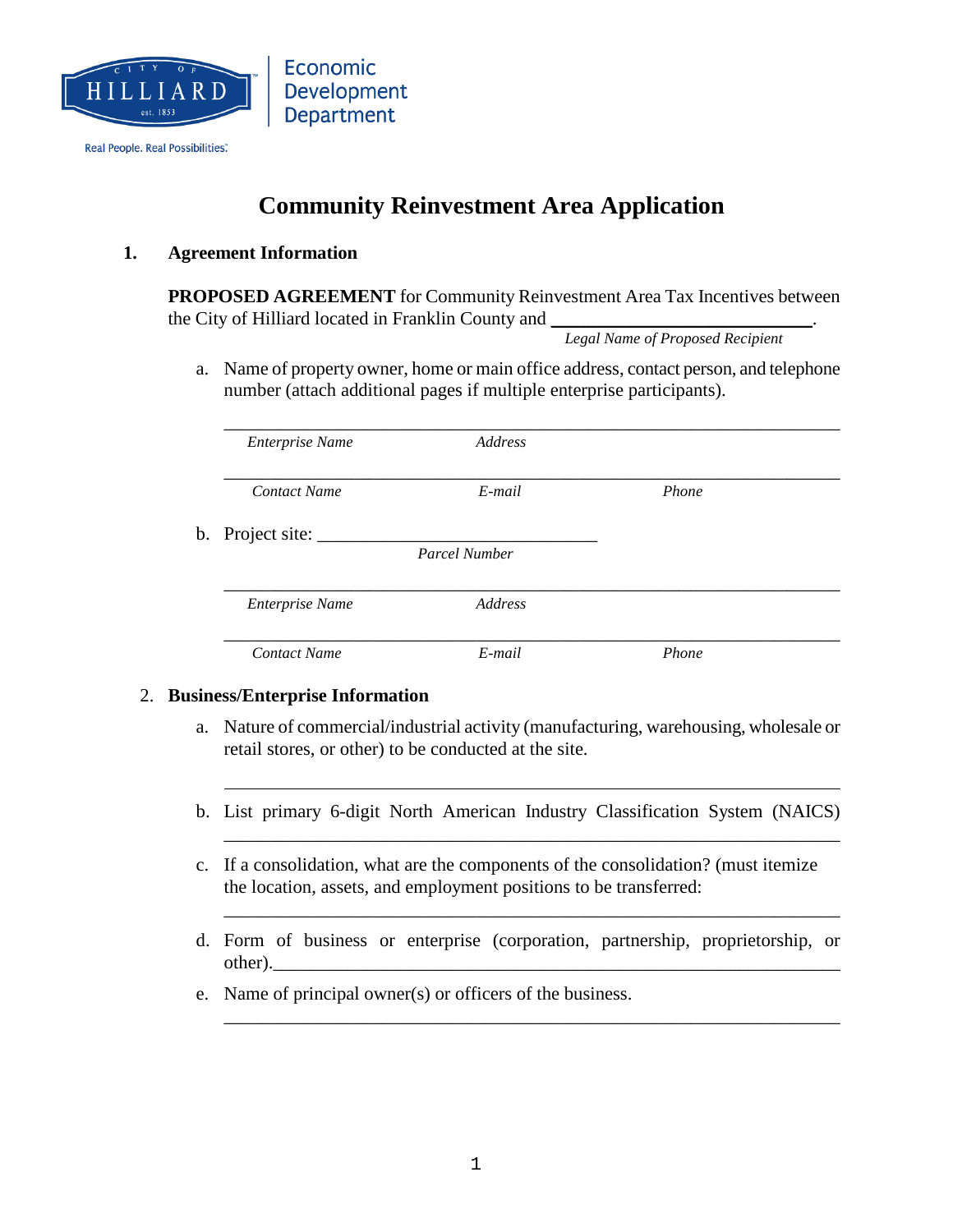#### 3. **Existing Employment Information**

- a. State the enterprise's current employment level at the proposed project site:
- b. Will the project involve the relocation of employment positions or assets from one Ohio location to another?  $Yes$  No

\_\_\_\_\_\_\_\_\_\_\_\_\_\_\_\_\_\_\_\_\_\_\_\_\_\_\_\_\_\_\_\_\_\_\_\_\_\_\_\_\_\_\_\_\_\_\_\_\_\_\_\_\_\_\_\_\_\_\_\_\_\_\_\_\_\_

- c. If yes, state the locations from which employment positions or assets will be relocated and the location to where the employment positions or assets will be located:
- d. State the enterprise's current employment level in Ohio (itemized for full and parttime and permanent and temporary employees):

\_\_\_\_\_\_\_\_\_\_\_\_\_\_\_\_\_\_\_\_\_\_\_\_\_\_\_\_\_\_\_\_\_\_\_\_\_\_\_\_\_\_\_\_\_\_\_\_\_\_\_\_\_\_\_\_\_\_\_\_\_\_\_\_\_\_

\_\_\_\_\_\_\_\_\_\_\_\_\_\_\_\_\_\_\_\_\_\_\_\_\_\_\_\_\_\_\_\_\_\_\_\_\_\_\_\_\_\_\_\_\_\_\_\_\_\_\_\_\_\_\_\_\_\_\_\_\_\_\_\_\_\_

\_\_\_\_\_\_\_\_\_\_\_\_\_\_\_\_\_\_\_\_\_\_\_\_\_\_\_\_\_\_\_\_\_\_\_\_\_\_\_\_\_\_\_\_\_\_\_\_\_\_\_\_\_\_\_\_\_\_\_\_\_\_\_\_\_\_

\_\_\_\_\_\_\_\_\_\_\_\_\_\_\_\_\_\_\_\_\_\_\_\_\_\_\_\_\_\_\_\_\_\_\_\_\_\_\_\_\_\_\_\_\_\_\_\_\_\_\_\_\_\_\_\_\_\_\_\_\_\_\_\_\_\_

- e. State the enterprise's current employment level for each facility to be affected by the relocation of employment positions or assets:
- f. What is the projected impact of the relocation, detailing the number and type of employees and/or assets to be relocated?

### 4. **Project Information**

- a. Project Description:
- b. Project will commence by  $\frac{1}{20}$ , 20 and be completed by  $\frac{1}{20}$ , 20 if a tax exemption is provided.
- c. Number of new employees to be created at the project site (job creation projection must be itemized by the name of the employer, full and part-time and permanent and temporary):
- d. State the time frame of this projected hiring: yrs.
- e. State proposed schedule for hiring: (*Itemize by full and part-time and permanent and temporary employees)*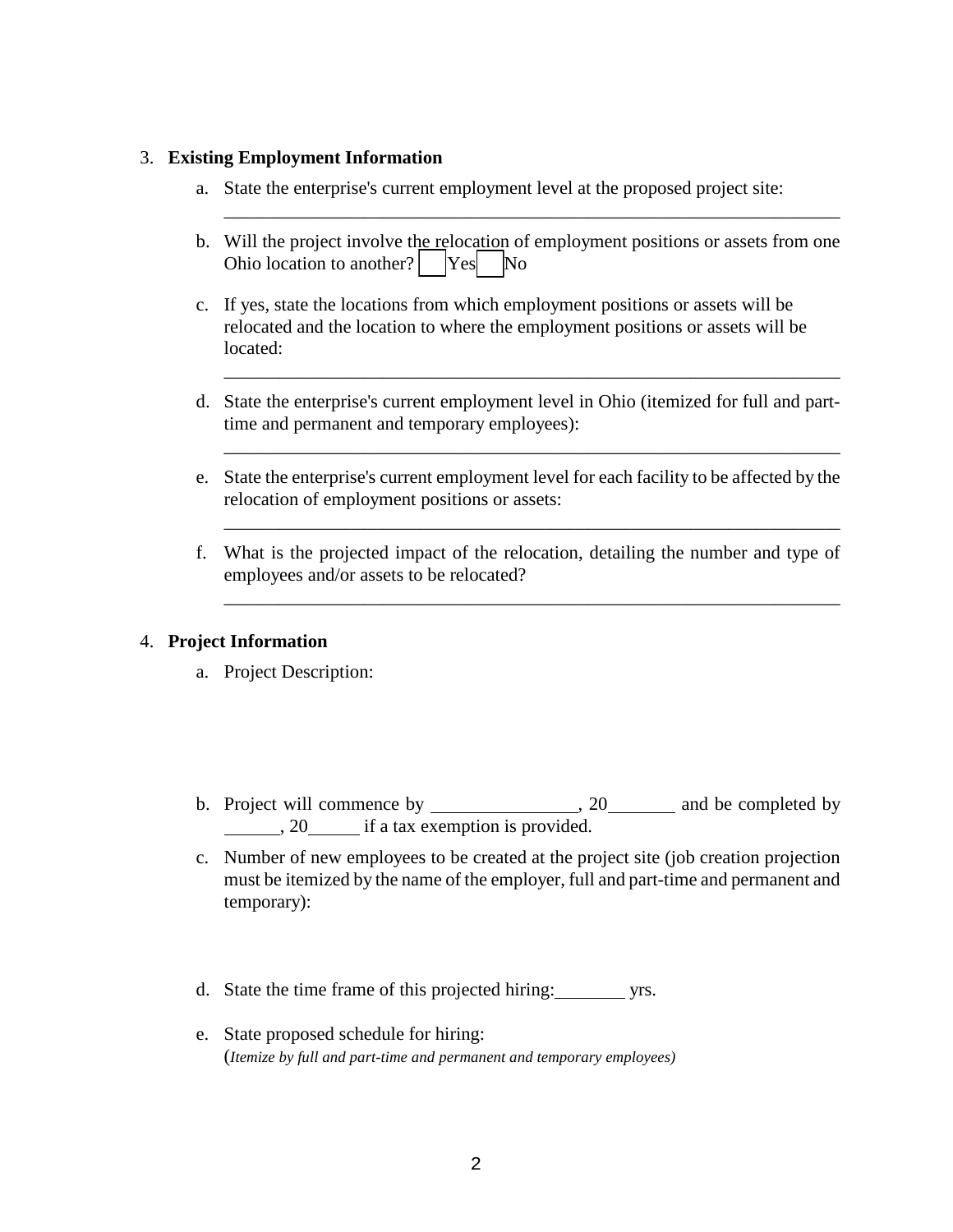- f. Annual payroll from new employees: *(Payroll must be itemized by full & part-time and permanent & temporary new employees).*
- g. Existing annual payroll relating to any job retention claim resulting from the project: \$
- h. An estimate of the amount to be invested by the enterprise to establish, expand, renovate or occupy a facility:

| i. Acquisition of Land/Buildings:        |  |
|------------------------------------------|--|
| ii. Additions/New Construction:          |  |
| iii. Improvements to existing buildings: |  |
| iv. Machinery & Equipment:               |  |
| v. Furniture & Fixtures:                 |  |
| vi. Inventory:                           |  |
| <b>Total New Project Investment:</b>     |  |
|                                          |  |

- i. Business requests the following tax exemption incentives: \_\_\_\_\_ % for \_\_\_\_\_ years
- j. Business's reasons for requesting tax incentives (be quantitatively specific as possible)
- 5. Does (Is) the Property Owner, Enterprise or its Officers:
	- a. Owe any delinquent taxes to the State of Ohio or a political subdivision of the state?

Yes No

Yes No

- b. Owe any moneys to the State or a state agency for the administration or enforcement of any environmental laws of the State? Yes No
- c. Owe any other moneys to the State, a state agency or a political subdivision of the State that are past due, whether the amounts owed are being contested in a court of  $\Box$  law or not?  $\Box$  Yes  $\Box$  No
- d. Subject to any ongoing civil or criminal litigation?
- e. If yes to any of the above, please provide details of each instance including but not limited to the location, amounts and/or case identification numbers (add additional sheets).